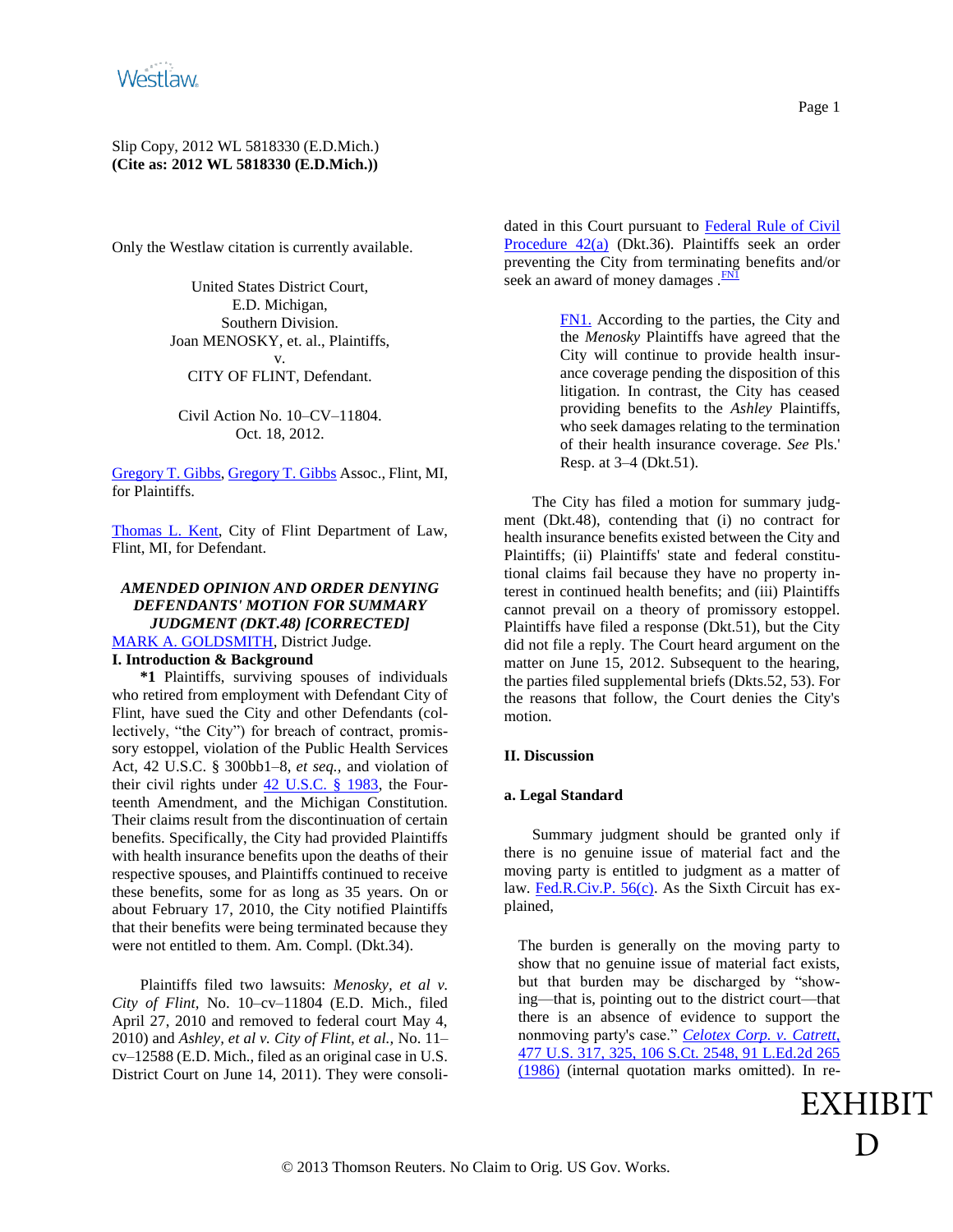viewing a summary judgment motion, credibility judgments and weighing of the evidence are prohibited. Rather, the evidence should be viewed in the light most favorable to the non-moving party. *[Anderson v. Liberty Lobby, Inc.,](http://www.westlaw.com/Find/Default.wl?rs=dfa1.0&vr=2.0&DB=708&FindType=Y&SerialNum=1986132674)* [477 U.S. 242, 255,](http://www.westlaw.com/Find/Default.wl?rs=dfa1.0&vr=2.0&DB=708&FindType=Y&SerialNum=1986132674)  [106 S.Ct. 2505, 91 L.Ed.2d 202 \(1986\).](http://www.westlaw.com/Find/Default.wl?rs=dfa1.0&vr=2.0&DB=708&FindType=Y&SerialNum=1986132674) Thus, the facts and any inferences that can be drawn from those facts[ ] must be viewed in the light most favorable to the non-moving party. *[Matsushita Elec.](http://www.westlaw.com/Find/Default.wl?rs=dfa1.0&vr=2.0&DB=708&FindType=Y&SerialNum=1986115992)  [Indus. Co. v. Zenith Radio Corp.,](http://www.westlaw.com/Find/Default.wl?rs=dfa1.0&vr=2.0&DB=708&FindType=Y&SerialNum=1986115992)* [475 U.S. 574, 587,](http://www.westlaw.com/Find/Default.wl?rs=dfa1.0&vr=2.0&DB=708&FindType=Y&SerialNum=1986115992)  [106 S.Ct. 1348, 89 L.Ed.2d 538 \(1986\).](http://www.westlaw.com/Find/Default.wl?rs=dfa1.0&vr=2.0&DB=708&FindType=Y&SerialNum=1986115992)

**\*2** *[Biegas v. Quickway Carriers, Inc.,](http://www.westlaw.com/Find/Default.wl?rs=dfa1.0&vr=2.0&DB=506&FindType=Y&ReferencePositionType=S&SerialNum=2019448354&ReferencePosition=373)* [573 F.3d](http://www.westlaw.com/Find/Default.wl?rs=dfa1.0&vr=2.0&DB=506&FindType=Y&ReferencePositionType=S&SerialNum=2019448354&ReferencePosition=373) [365, 373 \(6th Cir.2009\)](http://www.westlaw.com/Find/Default.wl?rs=dfa1.0&vr=2.0&DB=506&FindType=Y&ReferencePositionType=S&SerialNum=2019448354&ReferencePosition=373) (quotation marks omitted).

# **b. Plaintiffs' Third–Party Beneficiary Breach of Contract Claim**

Plaintiffs contend that the **collective bargaining agreements** ("CBAs") that covered Plaintiffs' deceased husbands at the time of their retirements render them eligible to receive benefits as intended third-party beneficiaries of such agreements under [Mich. Comp. Laws §](http://www.westlaw.com/Find/Default.wl?rs=dfa1.0&vr=2.0&DB=1000043&DocName=MIST600.1405&FindType=L) **[600](http://www.westlaw.com/Find/Default.wl?rs=dfa1.0&vr=2.0&DB=1000043&DocName=MIST600.1405&FindType=L)**[.](http://www.westlaw.com/Find/Default.wl?rs=dfa1.0&vr=2.0&DB=1000043&DocName=MIST600.1405&FindType=L) **[1405](http://www.westlaw.com/Find/Default.wl?rs=dfa1.0&vr=2.0&DB=1000043&DocName=MIST600.1405&FindType=L)**, which governs Michigan's third-party beneficiary law. At oral argument, the Court inquired whether Plaintiffs' complaint put the City on notice of a claim premised on a third-party beneficiary theory. Plaintiffs subsequently filed a supplemental brief in which they argue that the *Ashley* complaint provides notice of a third-party beneficiary claim in the following paragraph: "As beneficiaries of **collective bargaining agreements** negotiated between spouses of Plaintiffs and Defendants, Plaintiffs are entitled to relief based on the past practice of offering Plaintiff health insurance benefits ..." *Ashley* Compl. ¶ 73. Plaintiffs further argue that the City, by its inquiries into Plaintiffs' husbands' **collective bargaining agreements**, showed that it was on notice of Plaintiffs' third-party beneficiary claims.

In their supplemental brief, Plaintiffs cite *[Ridgeway v. Ford Dealer Computer Services, Inc.,](http://www.westlaw.com/Find/Default.wl?rs=dfa1.0&vr=2.0&DB=506&FindType=Y&SerialNum=1997116766)* [114 F.3d 94 \(6th Cir.1997\),](http://www.westlaw.com/Find/Default.wl?rs=dfa1.0&vr=2.0&DB=506&FindType=Y&SerialNum=1997116766) in which the Sixth Circuit found a complaint properly alleged a third-party beneficiary claim, even though it did not expressly mention a third-party beneficiary theory. "Although this claim is not artfully worded, it adequately set[ ] forth the third-party beneficiary theory and provided notice to [the defendant] of the nature of the claim." *[Id.](http://www.westlaw.com/Find/Default.wl?rs=dfa1.0&vr=2.0&FindType=Y&SerialNum=1997116766)* [at 96.](http://www.westlaw.com/Find/Default.wl?rs=dfa1.0&vr=2.0&FindType=Y&SerialNum=1997116766)

The Court concludes that Plaintiffs have ade-

quately put the City on notice of the nature of their third-party beneficiary claim. As Plaintiffs noted, the *Ashley* complaint alleges that Plaintiffs are "beneficiaries of **collective bargaining agreements** negotiated between spouses of Plaintiffs and Defendants." *Ashley* Compl. ¶ 73. Furthermore, although not mentioned by Plaintiffs, the Court notes that the *Menosky* amended complaint states: "Defendants' termination of Plaintiffs' health insurance benefits constitutes a breach of the contractual rights owed to Plaintiffs' as third party beneficiaries of the contractual rights vested in their husbands as of the date of their retirements and subsequent deaths." Am. Compl. ¶ 61 (Dkt.34). Accordingly, although it could have been clearer, Plaintiffs' claim of breach of contract under a third-party beneficiary theory is sufficiently pleaded to meet the notice requirement.

Having determined that a third-party beneficiary claim is sufficiently pleaded, the Court turns to the City's argument that Plaintiffs' spouses' CBAs do not provide the third-party health insurance benefits to surviving spouses that Plaintiffs allege. Plaintiffs agree that the CBAs do not expressly provide for health benefits for surviving spouses. *See* Resp. at 6 (Dkt.51). However, Plaintiffs argue that the City's past practices modified the terms and conditions of employment to add this benefit.

**\*3** Under Michigan law, a past practice may become a binding term or condition of employment if the CBA is ambiguous or silent on the issue and there is a "tacit agreement that the practice would continue." *[Port Huron Educ. Ass'n, MEA/NEA v. Port Huron](http://www.westlaw.com/Find/Default.wl?rs=dfa1.0&vr=2.0&DB=595&FindType=Y&ReferencePositionType=S&SerialNum=1996161161&ReferencePosition=237)  [Area Sch. Dist.,](http://www.westlaw.com/Find/Default.wl?rs=dfa1.0&vr=2.0&DB=595&FindType=Y&ReferencePositionType=S&SerialNum=1996161161&ReferencePosition=237)* [452 Mich. 309, 550 N.W.2d 228,](http://www.westlaw.com/Find/Default.wl?rs=dfa1.0&vr=2.0&DB=595&FindType=Y&ReferencePositionType=S&SerialNum=1996161161&ReferencePosition=237)  [237–238 \(Mich.1996\)](http://www.westlaw.com/Find/Default.wl?rs=dfa1.0&vr=2.0&DB=595&FindType=Y&ReferencePositionType=S&SerialNum=1996161161&ReferencePosition=237) (quoting *[Amalgamated Transit](http://www.westlaw.com/Find/Default.wl?rs=dfa1.0&vr=2.0&DB=595&FindType=Y&ReferencePositionType=S&SerialNum=1991150222&ReferencePosition=255)  [Union v. Southeastern Mich. Transp. Auth.,](http://www.westlaw.com/Find/Default.wl?rs=dfa1.0&vr=2.0&DB=595&FindType=Y&ReferencePositionType=S&SerialNum=1991150222&ReferencePosition=255)* [437 Mich.](http://www.westlaw.com/Find/Default.wl?rs=dfa1.0&vr=2.0&DB=595&FindType=Y&ReferencePositionType=S&SerialNum=1991150222&ReferencePosition=255)  [441, 473 N.W.2d 249, 255 \(Mich.1991\)\)](http://www.westlaw.com/Find/Default.wl?rs=dfa1.0&vr=2.0&DB=595&FindType=Y&ReferencePositionType=S&SerialNum=1991150222&ReferencePosition=255). The City argues that none of the CBAs to which Plaintiffs' deceased spouses were parties provided for the continuation of health insurance to their surviving spouses.

However, Plaintiffs rely on the law of past practice, which applies regardless of whether a CBA explicitly provides for additional benefits, as long as the CBA does not "unambiguously cover[ ] a term of employment that conflicts with a parties' past behavior." *[Port Huron,](http://www.westlaw.com/Find/Default.wl?rs=dfa1.0&vr=2.0&DB=595&FindType=Y&ReferencePositionType=S&SerialNum=1996161161&ReferencePosition=238)* [550 N.W.2d at 238.](http://www.westlaw.com/Find/Default.wl?rs=dfa1.0&vr=2.0&DB=595&FindType=Y&ReferencePositionType=S&SerialNum=1996161161&ReferencePosition=238) The City has not claimed that the CBAs are inconsistent with Plaintiffs' alleged past practice, only that they are silent as to this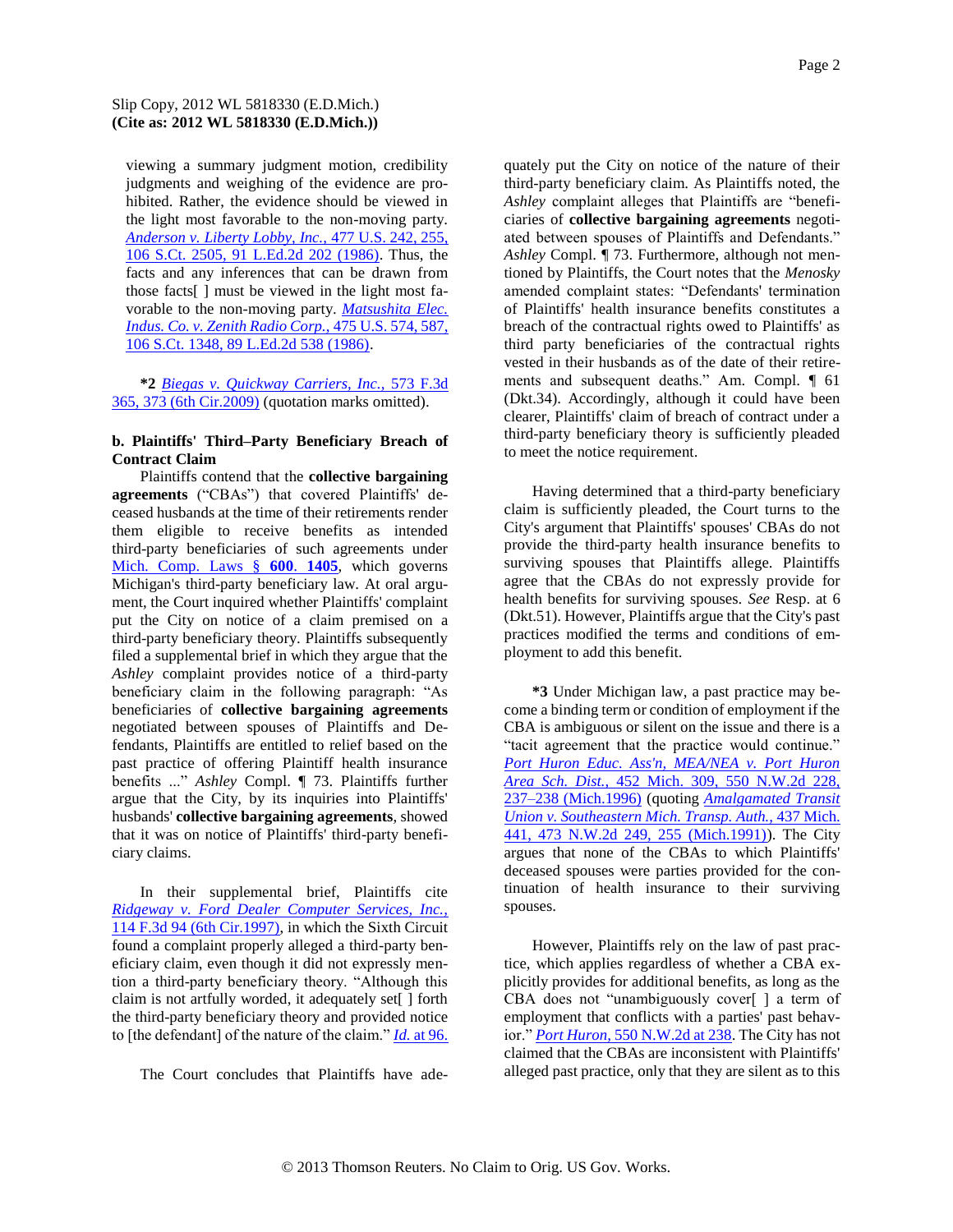issue. As discussed in further detail below regarding Plaintiffs' promissory estoppel claim, the evidentiary record in this case provides support for the position that the practice of the City was to provide health insurance benefits to surviving spouses. Georgia Steinhoff, a former employee of the City's Retirement Office, provided the following affidavit testimony: "If the retiree elected a survivorship option, the surviving spouse was entitled to continued health insurance benefits after the death of the retiree. This continued to be the policy through my retirement in September of 1990....During my employment with the City of Flint Payroll and Retirement Office it was the practice that when we were notified of the death of the retiree one of the steps we took was to change the Blue Cross/Blue Shield contract to place it in the name of the retiree's surviving spouse." Steinhoff Aff., Ex. G to Pls.' Resp. (Dkt.51–7).

Furthermore, the City of Flint's Employee Retirement System and the Department of Finance Payroll & Retirement Division sent Plaintiffs letters each which contain statements such as: "Your pension benefit will continue for your lifetime." Letters, Ex. F to Pls.' Resp. (Dkt.51–6).

Finally, Plaintiffs Joann Menosky, Cleo Bauder, Nellie Potts, Beverly Hager, Veronica Brissette, and Joan Menosky actually did receive health benefits that continued after the deaths of their spouses. Comp. ¶¶ 15, 25, 35, 43, 52 (Dkt.1–2); admitted by Defendants in Answer ¶¶ 15, 25, 35, 43, 52 (Dkt.2).

Because a finder of fact could reasonably find a past practice of extending health benefits to a surviving spouse after the death of the retiree, the finder of fact could also reasonably conclude that this practice was a term or condition of employment. Given this genuine issue of fact, summary judgment is not warranted on the third-party beneficiary breach of contract claim. $\frac{FN2}{FN2}$  $\frac{FN2}{FN2}$  $\frac{FN2}{FN2}$ 

> <span id="page-2-1"></span><span id="page-2-0"></span>[FN2.](#page-2-1) The City argues, alternatively, that the contract may be rescinded due to mutual mistake of fact. City Mot. at 9 (Dkt.48). However, the City has not pointed out any "fact" about which the parties were mistaken. At most, the City argues that there was some "mistake" by the City in the way it sought to enact legislation for the health benefits that it intended to provide. The City has presented

no authority upholding rescission in such circumstances, based on a theory of mutual mistake of fact.

## **c. Plaintiffs' Claim for Deprivation of a Property Interest Without Due Process**

**\*4** Plaintiffs' claim under [42 U.S.C. § 1983](http://www.westlaw.com/Find/Default.wl?rs=dfa1.0&vr=2.0&DB=1000546&DocName=42USCAS1983&FindType=L) is premised on an alleged deprivation of Plaintiffs' property interest without the due process of law, giving rise to a procedural due process claim under the Fourteenth Amendment. Plaintiffs also claim a violation of the due process clause of the [Michigan Con](http://www.westlaw.com/Find/Default.wl?rs=dfa1.0&vr=2.0&DB=1000043&DocName=MICOART1S17&FindType=L)[stitution, Article I, § 17.](http://www.westlaw.com/Find/Default.wl?rs=dfa1.0&vr=2.0&DB=1000043&DocName=MICOART1S17&FindType=L)

To prevail on a procedural due process claim, a plaintiff must show (i) a deprivation of a property or liberty interest (ii) that was committed without due process of law. *[Zinermon v. Burch,](http://www.westlaw.com/Find/Default.wl?rs=dfa1.0&vr=2.0&DB=708&FindType=Y&SerialNum=1990041160)* [494 U.S. 113, 125,](http://www.westlaw.com/Find/Default.wl?rs=dfa1.0&vr=2.0&DB=708&FindType=Y&SerialNum=1990041160)  [110 S.Ct. 975, 108 L.Ed.2d 100 \(1990\).](http://www.westlaw.com/Find/Default.wl?rs=dfa1.0&vr=2.0&DB=708&FindType=Y&SerialNum=1990041160) "[T]here are two questions in determining whether a plaintiff has a constitutionally protected property interest sufficient to support a  $\S$  1983 claim: first, is there a property interest, stemming from 'an independent source such as state-law rules,' and second, whether that interest, if any, 'rises to the level of a constitutionally protected property interest." *[Albrecht v. Treon,](http://www.westlaw.com/Find/Default.wl?rs=dfa1.0&vr=2.0&DB=506&FindType=Y&ReferencePositionType=S&SerialNum=2022830418&ReferencePosition=896)* [617 F.3d 890,](http://www.westlaw.com/Find/Default.wl?rs=dfa1.0&vr=2.0&DB=506&FindType=Y&ReferencePositionType=S&SerialNum=2022830418&ReferencePosition=896)  [896 \(6th Cir.2010\).](http://www.westlaw.com/Find/Default.wl?rs=dfa1.0&vr=2.0&DB=506&FindType=Y&ReferencePositionType=S&SerialNum=2022830418&ReferencePosition=896)

The City contends that Plaintiffs have no cognizable property interest in continued health insurance benefits, and thus their procedural due process claim fails. Def. Br. Mot. for Summ. J. 10 (Dkt.48). Plaintiffs, on the other hand, contend that they have a property interest stemming from (i) the 1976 and 1978 Resolutions passed by the City (Dkt.48–4), and (ii) "mutually explicit understandings" and Plaintiffs' reasonable reliance on promises made by the City. Pl. Resp. Br. 16, 18 (Dkt.51).

#### **i. 1976 and 1978 Resolutions**

In 1976, the mayor of the City proposed, and the City Council passed, a resolution:

that the Director of Finance is hereby authorized to make available Blue Cross/Blue Shield benefits to all retirees, (except Hurley Medical Center retirees) and to surviving spouses receiving pension benefits, excluding those whose spouses retired from Hurley Medical Center.

1976 Resolution (Dkt.48–4). In 1978, a resolution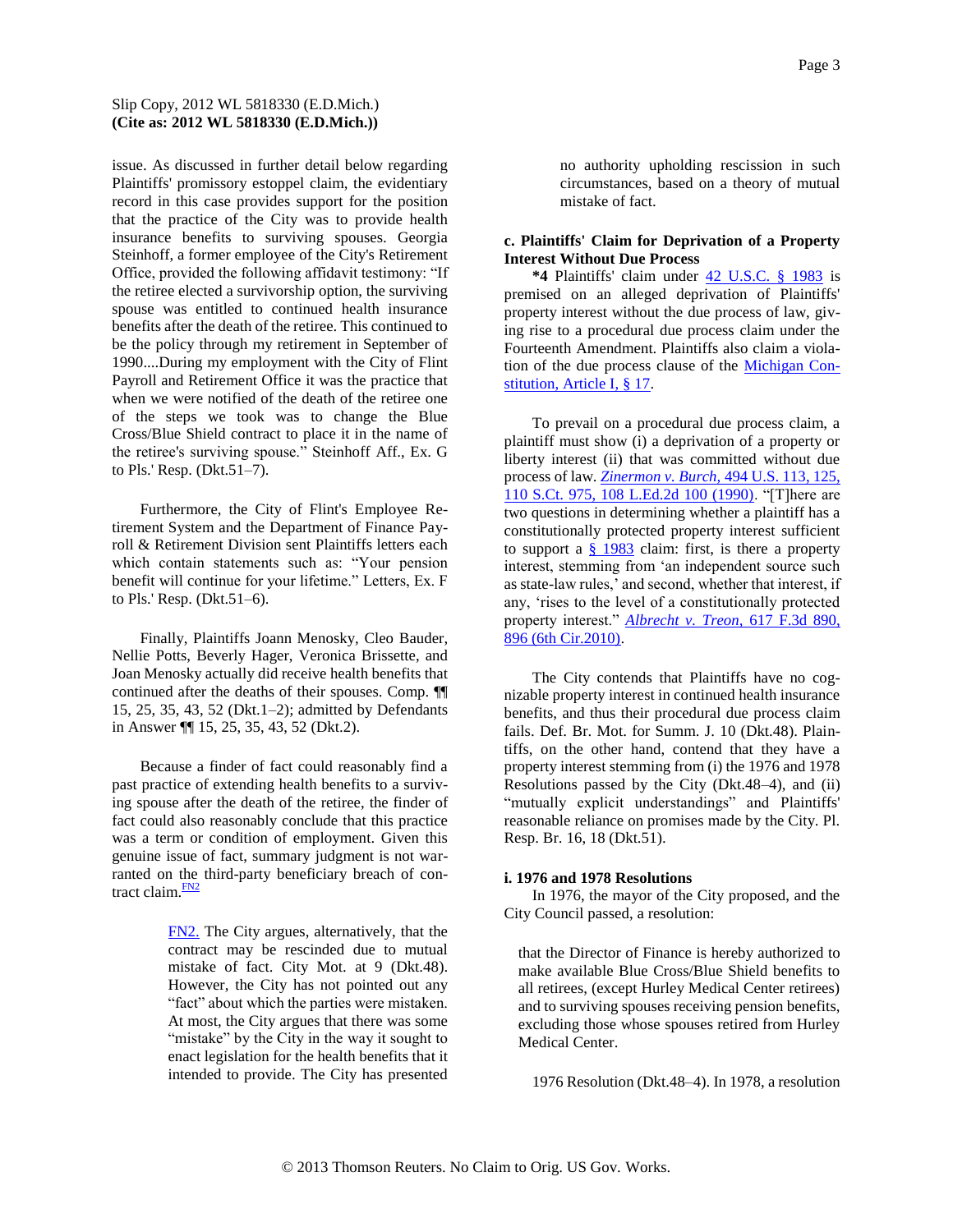was passed, which provided:

that the Director of Finance is hereby authorized to make available a Blue Cross Prescription Rider to all retirees, (except Hurley Medical Center retirees) and to surviving spouses receiving pension benefits, excluding those whose spouses retired from Hurley Medical Center.

### 1978 Resolution (Dkt.48–4).

Plaintiffs claim that these Resolutions created a property interest in continued health insurance benefits for surviving spouses. The City argues that only an ordinance or a CBA—but not a resolution—may bind the City. Therefore, argues the City, a health insurance benefit provided for by a resolution is a legal nullity and cannot be sustained as a constitutionally protected property interest.

As discussed above, it is state law that determines whether the resolution created a property interest. *[Albrecht,](http://www.westlaw.com/Find/Default.wl?rs=dfa1.0&vr=2.0&DB=506&FindType=Y&ReferencePositionType=S&SerialNum=2022830418&ReferencePosition=896)* [617 F.3d at 896.](http://www.westlaw.com/Find/Default.wl?rs=dfa1.0&vr=2.0&DB=506&FindType=Y&ReferencePositionType=S&SerialNum=2022830418&ReferencePosition=896) The parties agree that the Flint Charter § 3–307 governs. Flint Charter (Dkt.48– 5). The charter provides that an ordinance is required for any action "[a]mending or repealing ordinances previously adopted." *Id.* The charter provides that "[o]ther acts may be done either by ordinance or resolution." *Id.* The parties dispute, however, whether the Resolutions amend or repeal an ordinance previously adopted. The ordinance in question is Chapter 35 of the City's Code of Ordinances, which details the City's retirement system (Dkt.48–5). In the City's view, any change with respect to the persons eligible for coverage, or the extent of that coverage, modifies the pre-existing retirement system; thus, the Resolutions are void. In support, the City points to changes to coverage for surviving spouses of "charter retirees" (members of the police and fire departments)—when the City added coverage for surviving spouses, it did so via ordinance. *See* Code of Ordinances § 35–16.2.1 (Dkt.48–5). In the City's view, this method was what was required with respect to non-charter employees.

**\*5** The Court agrees with the City that the Resolutions amend the pre-existing retirement system, and that the Resolutions are null and non-binding on the City for that reason. The case of *[McKane v. City of](http://www.westlaw.com/Find/Default.wl?rs=dfa1.0&vr=2.0&DB=0000999&FindType=Y&SerialNum=1998039422)  [Lansing,](http://www.westlaw.com/Find/Default.wl?rs=dfa1.0&vr=2.0&DB=0000999&FindType=Y&SerialNum=1998039422)* [No. 96–2228, 1998 WL 25002 \(6th Cir.](http://www.westlaw.com/Find/Default.wl?rs=dfa1.0&vr=2.0&DB=0000999&FindType=Y&SerialNum=1998039422)  [Jan.14, 1998\)](http://www.westlaw.com/Find/Default.wl?rs=dfa1.0&vr=2.0&DB=0000999&FindType=Y&SerialNum=1998039422) is on point. The City of Lansing's charter, like the Flint Charter, required an ordinance for any action that would amend or repeal any ordinance

previously adopted. *Id.* at \*4. The Sixth Circuit affirmed the district court's order nullifying the resolution because McKane, the mayor, proposed (and the Lansing City Council passed) a resolution that affected McKane's own retirement benefits, which were already subject to an ordinance previously adopted. The Sixth Circuit held that, in such circumstances, no property interest was created in those retirement benefits. *McKane*, 1998 WL 25002, at -4-5.

Chapter 35 of the Flint City Code discusses the benefits of retirees. *See* Code of Ordinances § 35–15 (Dkt.48–5). The 1976 and 1978 Resolutions at issue here establish health benefits for both retirees and surviving spouses. Because the 1976 and 1978 Resolutions purported to alter the retirement benefits available to retirees under Chapter 35, the Resolutions amend a prior ordinance and are therefore void ab initio under the Sixth Circuit's decision in *McKane.*

Plaintiffs, however, argue that:

Section 35–6 defines retirement with a reference to pensions, but without any reference to health insurance benefits. *See* § 35–6 (defining retirement as "[a] member's withdrawal from the employ of the city with a pension payable by the retirement system."). Nor does the language establishing the retirement system make any reference to health insurance benefits, even as it specifically enumerates the other benefits that will be covered by the system. See § 35–7 ("The city employees retirement system, hereinafter referred to as the retirement system, is hereby established **for the purpose of providing retirement allowances and death benefits** to persons holding elective office, the Chief Administrator, appointees of the City Council or appointees of the mayor ...").

Pl. Resp. Br. 14, n. 5 (Dkt.51) (emphasis added). Therefore, Plaintiffs seem to argue that because the retirement system established in Chapter 35 does not specifically mention health insurance benefits, it would be permissible to amend Chapter 35 by resolution as long as the resolution merely adds new material (such as health insurance benefits) instead of altering existing material. *Id.* at 14–15. However, Plaintiffs do not offer any support for this contention, and the Court declines to draw a distinction between altering existing material in an ordinance and adding new material to the subject matter—retirement benefits—that the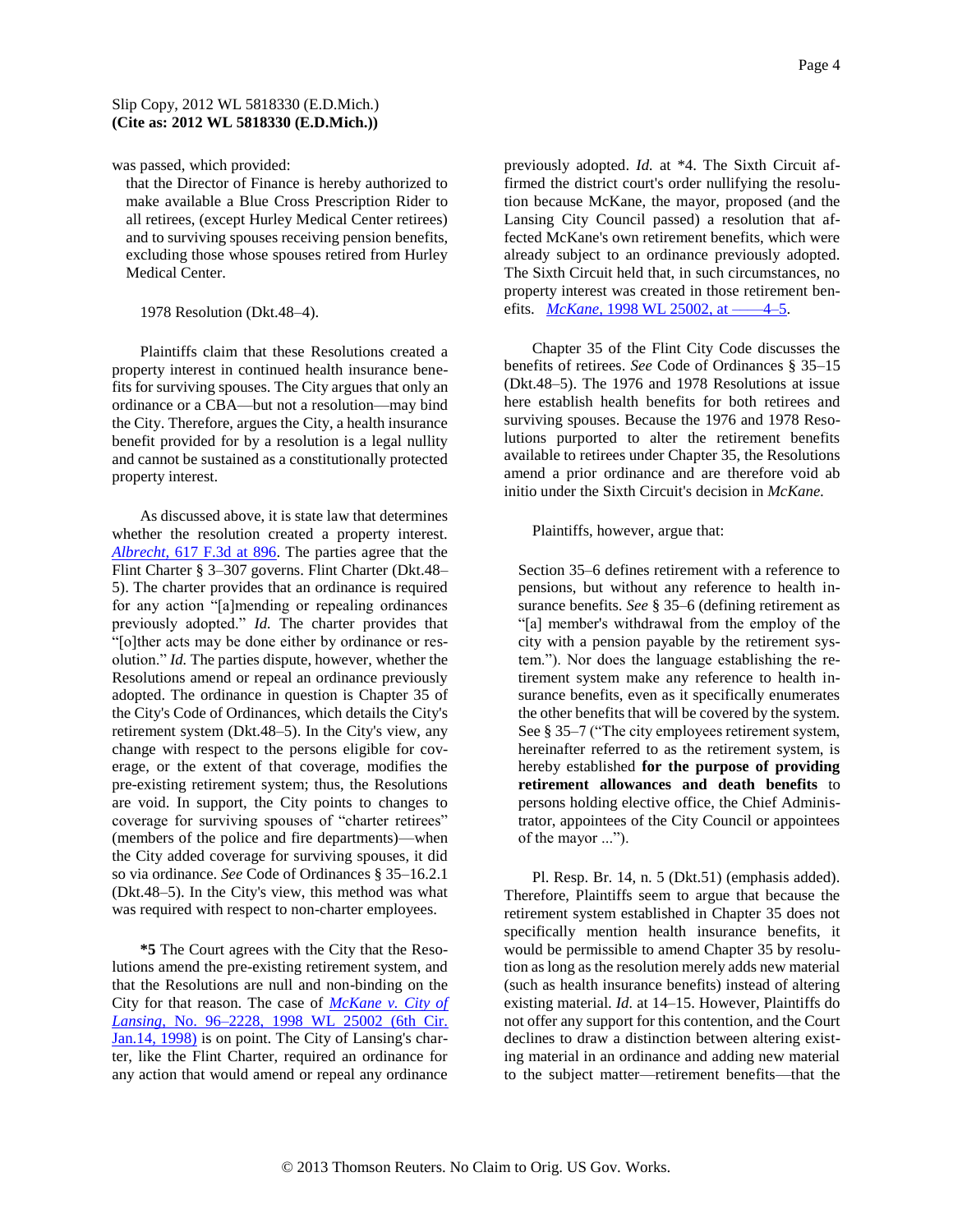ordinance covers.

Plaintiffs also argue that Chapter 35 is silent with regards to surviving spouses of noncharter retirees, and that the Resolutions were therefore valid in regards to the provisions for surviving spouses. Pl. Resp. Br. At 15 (Dkt.51). However, Chapter 35, which was established by ordinance, created a comprehensive retirement system. A change in persons covered by the system or the extent of coverage constitutes an amendment of the retirement system as a whole. The Court notes that extending retirement benefits to surviving spouses was paired with increasing the retirement benefits for non-charter employees, indicating that the resolutions at issue were intended to alter the retirement system in place. This alteration, however, required an ordinance. *See [McKane,](http://www.westlaw.com/Find/Default.wl?rs=dfa1.0&vr=2.0&DB=0000999&FindType=Y&SerialNum=1998039422)* [1998 WL 25002,](http://www.westlaw.com/Find/Default.wl?rs=dfa1.0&vr=2.0&DB=0000999&FindType=Y&SerialNum=1998039422)  at  $*4$ .

**\*6** Furthermore, the general rule in Michigan is that "resolutions are for implementing ministerial functions of government for short-term purposes. Ordinances are for establishing more permanent influences on the community itself." *[Rollingwood](http://www.westlaw.com/Find/Default.wl?rs=dfa1.0&vr=2.0&DB=595&FindType=Y&ReferencePositionType=S&SerialNum=1971118823&ReferencePosition=329)  [Homeowners Corp. v. City of Flint,](http://www.westlaw.com/Find/Default.wl?rs=dfa1.0&vr=2.0&DB=595&FindType=Y&ReferencePositionType=S&SerialNum=1971118823&ReferencePosition=329)* [386 Mich. 258,](http://www.westlaw.com/Find/Default.wl?rs=dfa1.0&vr=2.0&DB=595&FindType=Y&ReferencePositionType=S&SerialNum=1971118823&ReferencePosition=329)  [191 N.W.2d 325, 329 \(Mich.1971\)](http://www.westlaw.com/Find/Default.wl?rs=dfa1.0&vr=2.0&DB=595&FindType=Y&ReferencePositionType=S&SerialNum=1971118823&ReferencePosition=329) (citing *[Kalamazoo](http://www.westlaw.com/Find/Default.wl?rs=dfa1.0&vr=2.0&DB=595&FindType=Y&SerialNum=1956119413)  [Mun. Utils. Association v. City of Kalamazoo,](http://www.westlaw.com/Find/Default.wl?rs=dfa1.0&vr=2.0&DB=595&FindType=Y&SerialNum=1956119413)* [345](http://www.westlaw.com/Find/Default.wl?rs=dfa1.0&vr=2.0&DB=595&FindType=Y&SerialNum=1956119413)  [Mich. 318, 76 N.W.2d 1 \(1956\)\)](http://www.westlaw.com/Find/Default.wl?rs=dfa1.0&vr=2.0&DB=595&FindType=Y&SerialNum=1956119413). In *McKane,* the Sixth Circuit held that an amendment to a retirement plan—despite affecting only a small group of municipal employees—had long-term effects on the city and its finances, and that "[s]uch long-term, lasting effects cannot be deemed ministerial in nature." **[FN3](#page-4-0)** *McKane*, [1998 WL 25002, at \\*5.](http://www.westlaw.com/Find/Default.wl?rs=dfa1.0&vr=2.0&DB=0000999&FindType=Y&SerialNum=1998039422) *McKane* indicates that changing retirement benefits is a "long-term" decision that is more suited to action by ordinance than by resolution. Because the Resolutions at issue enacted a long-term, non-ministerial decision, and because they amended a prior ordinance, they should have been enacted by ordinance. The Resolutions are therefore ineffective and did not create a property interest in the benefits.

> <span id="page-4-0"></span>[FN3.](#page-4-1) Plaintiff contends that "there is nothing inherently (or remotely) legislative about providing survivor benefits to the spouses of deceased retirees." Pl. Resp. Br. At 13 (Dkt.51). However, this contention is contradicted by the holding of *McKane .*

Promissory estoppel can be used to establish a constitutional property interest for due process purposes. *[McKane,](http://www.westlaw.com/Find/Default.wl?rs=dfa1.0&vr=2.0&DB=0000999&FindType=Y&SerialNum=1998039422)* [1998 WL 25002, at \\*6](http://www.westlaw.com/Find/Default.wl?rs=dfa1.0&vr=2.0&DB=0000999&FindType=Y&SerialNum=1998039422) ("In some cases, promissory estoppel may be a basis for a property interest under the Due Process Clause.") A constitutional property interest may be found for due process purposes where "there are such rules or mutually explicit understandings that support [the] claim of entitlement to the benefit." *[Perry v. Sindermann,](http://www.westlaw.com/Find/Default.wl?rs=dfa1.0&vr=2.0&DB=780&DocName=408US593&FindType=Y&ReferencePositionType=S&ReferencePosition=601)* [408 U.S. 593, 601 \(1972\).](http://www.westlaw.com/Find/Default.wl?rs=dfa1.0&vr=2.0&DB=780&DocName=408US593&FindType=Y&ReferencePositionType=S&ReferencePosition=601) Courts have emphasized that property interests "can arise through legitimate and reasonable reliance on a promise from the government." *[Hannon v. Turnage,](http://www.westlaw.com/Find/Default.wl?rs=dfa1.0&vr=2.0&DB=350&FindType=Y&ReferencePositionType=S&SerialNum=1990017239&ReferencePosition=658)* [892 F.2d 653, 658 \(7th](http://www.westlaw.com/Find/Default.wl?rs=dfa1.0&vr=2.0&DB=350&FindType=Y&ReferencePositionType=S&SerialNum=1990017239&ReferencePosition=658)  [Cir.1990\)](http://www.westlaw.com/Find/Default.wl?rs=dfa1.0&vr=2.0&DB=350&FindType=Y&ReferencePositionType=S&SerialNum=1990017239&ReferencePosition=658) (citing *Perry,* 408 U.S. at 602). Plaintiffs argue that even without the Resolutions, the Court should find that they have a legally cognizable property interest in continued health benefits because of their reliance on the City's representations. The City has not replied to Plaintiffs' contentions regarding a property interest premised on these doctrines.

The Court concludes in its discussion of the promissory estoppel claim below that a trier of fact could find that Plaintiffs reasonably relied on the representations and promises of the City. Thus, a procedural due process claim premised on the same reliance is similarly cognizable. Accordingly, summary judgment for Defendants is not warranted on Plaintiffs' due process claim under [42 U.S.C. § 1983](http://www.westlaw.com/Find/Default.wl?rs=dfa1.0&vr=2.0&DB=1000546&DocName=42USCAS1983&FindType=L) and Article I § 17 of the Michigan Constitution.

## **c. Promissory Estoppel**

<span id="page-4-1"></span>"Under Michigan law, promissory estoppels requires: (1) a promise, (2) that the promisor should reasonably have expected to induce action of a definite and substantial character on the part of the promisee, and (3) that in fact produced reliance or forbearance of that nature in circumstances such that the promise must be enforced if injustice is to be avoided." *[Battah](http://www.westlaw.com/Find/Default.wl?rs=dfa1.0&vr=2.0&DB=4637&FindType=Y&ReferencePositionType=S&SerialNum=2023550495&ReferencePosition=875)  [v. ResMAE Mortg. Corp.,](http://www.westlaw.com/Find/Default.wl?rs=dfa1.0&vr=2.0&DB=4637&FindType=Y&ReferencePositionType=S&SerialNum=2023550495&ReferencePosition=875)* [746 F.Supp.2d 869, 875](http://www.westlaw.com/Find/Default.wl?rs=dfa1.0&vr=2.0&DB=4637&FindType=Y&ReferencePositionType=S&SerialNum=2023550495&ReferencePosition=875)  [\(E.D.Mich.2010\)](http://www.westlaw.com/Find/Default.wl?rs=dfa1.0&vr=2.0&DB=4637&FindType=Y&ReferencePositionType=S&SerialNum=2023550495&ReferencePosition=875) (citing *[Novak v. Nationwide Mut.](http://www.westlaw.com/Find/Default.wl?rs=dfa1.0&vr=2.0&DB=595&FindType=Y&ReferencePositionType=S&SerialNum=1999214212&ReferencePosition=552)  [Ins. Co.,](http://www.westlaw.com/Find/Default.wl?rs=dfa1.0&vr=2.0&DB=595&FindType=Y&ReferencePositionType=S&SerialNum=1999214212&ReferencePosition=552)* [235 Mich.App. 675, 599 N.W.2d 546, 552](http://www.westlaw.com/Find/Default.wl?rs=dfa1.0&vr=2.0&DB=595&FindType=Y&ReferencePositionType=S&SerialNum=1999214212&ReferencePosition=552)  [\(1999\)\)](http://www.westlaw.com/Find/Default.wl?rs=dfa1.0&vr=2.0&DB=595&FindType=Y&ReferencePositionType=S&SerialNum=1999214212&ReferencePosition=552). Plaintiffs contend that City officials made promises that they would receive continued health insurance benefits, while the City contends that "Plaintiff cannot establish any actual, clear and definite promise that their health care benefits are interminable or will last forever." City's Mot. at 15 (Dkt.48).

### **ii. Mutually Explicit Understandings and Reliance**

**\*7** The Court finds that Plaintiffs have presented